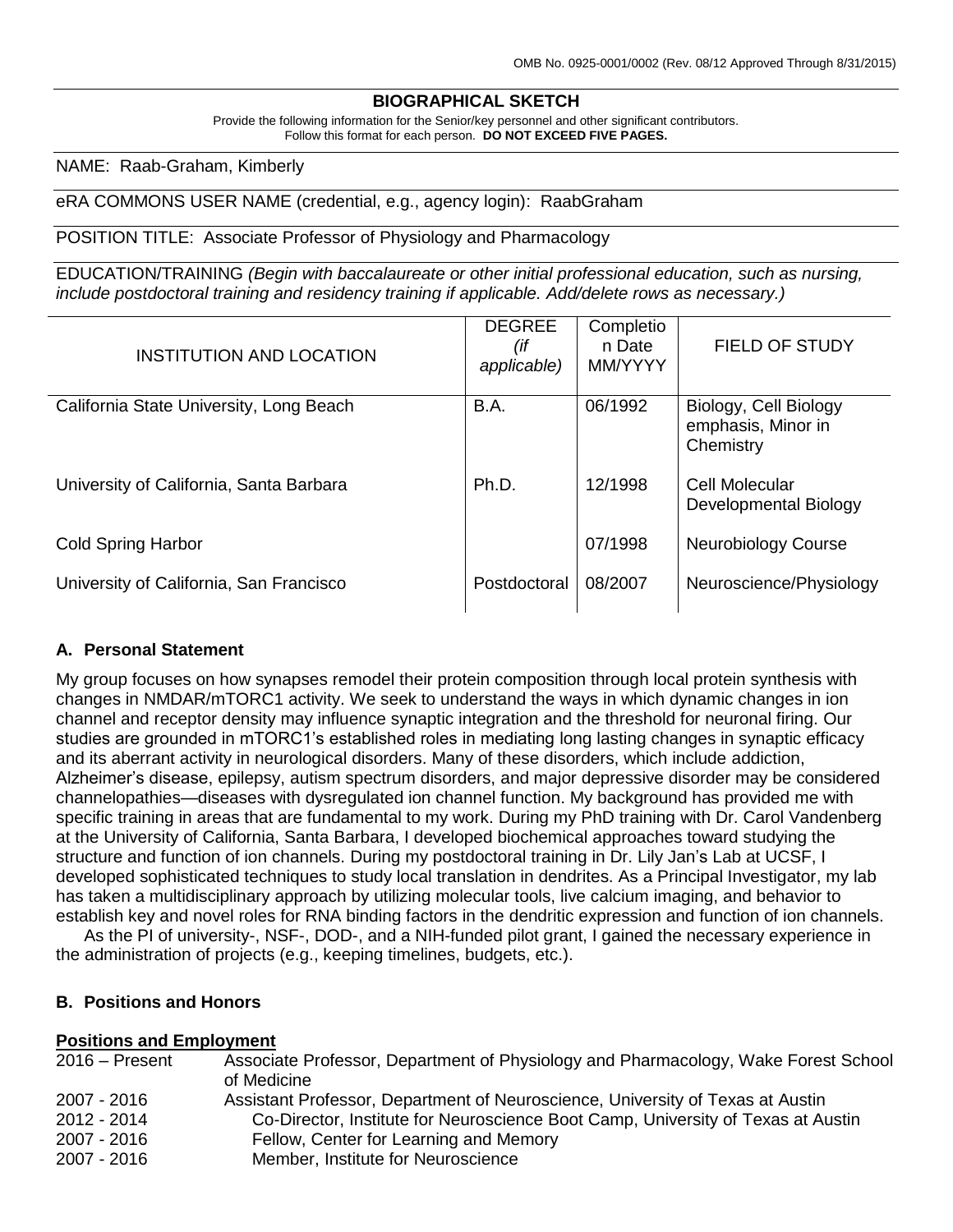| 2007 - 2016 | Member, Institute for Cell and Molecular Biology           |
|-------------|------------------------------------------------------------|
| 2013 - 2016 | Member, Waggoner Center for Alcohol and Addiction Research |

# **Other Experience and Professional Memberships**

|                               | <u>Uther Experience and Frenceshonal Monnecromps</u>                                                                                                                        |
|-------------------------------|-----------------------------------------------------------------------------------------------------------------------------------------------------------------------------|
| 2005-Present                  | Member, Society for Neuroscience                                                                                                                                            |
| 2007                          | <b>External Reviewer, NSF MCB</b>                                                                                                                                           |
| 2011                          | Panel member, NSF IOS review panel                                                                                                                                          |
| 2012, 2016                    | Reviewer for Alzheimer's Association                                                                                                                                        |
| 2012                          | <b>External Reviewer, NSF MCB</b>                                                                                                                                           |
| 2012-Present                  | Member, American Society for Biochemistry and Molecular Biology                                                                                                             |
| 2012                          | Panel member, The National Academies Keck Future Initiative                                                                                                                 |
| 2013-2015                     | Guest Associate Editor, Frontiers in Molecular Neuroscience                                                                                                                 |
| 2015-Present                  | Associate Editor, Frontiers in Molecular Neuroscience                                                                                                                       |
| 2014-Present                  | Member, Molecular and Cellular Cognition Society                                                                                                                            |
| 2015                          | Panel member, CDMRP-TSC review panel                                                                                                                                        |
| 2015                          | <b>Reviewer for Tuberous Sclerosis Alliance</b>                                                                                                                             |
| <b>Selected Invited Talks</b> |                                                                                                                                                                             |
| 2008                          | Speaker, Society for Neuroscience, Minisymposium,<br>mRNA Transport and Local Protein Synthesis in Development,<br>Plasticity, and Regeneration. Washington, D.C., November |
| 2009                          | Translation at the Synapse, HHMI, Janelia Farm, Ashburn, VA, November                                                                                                       |
| 2010                          | International Neuroscience Winter Conference, Minisymposium,<br>Solden, Austria, April                                                                                      |
| 2010                          | Gordon Research Conference, Cell Biology of the Neuron, June                                                                                                                |
| 2010                          | Society for Neuroscience, Short Course II: Posttranscriptional<br>Regulation in Nervous System Development and Plasticity,<br>San Diego, CA, November                       |
| 2011                          | <b>EMBO Conference Series, Intracellular RNA Localization &amp;</b><br>Localized Translation, Tuscany, Italy, August                                                        |
| 2015                          | Session Chair and speaker, RNA Metabolism in Neurological Disease, Society for<br>Neuroscience Satellite meeting, Chicago, IL, October                                      |
| 2016                          | Gordon Conference - Alcohol and the Nervous System, February                                                                                                                |
| <b>Honors</b>                 |                                                                                                                                                                             |

| 1994 - 1997    | American Heart Association Pre-doctoral Fellowship. California Affiliate           |
|----------------|------------------------------------------------------------------------------------|
| 1997           | Ellen Schamberg Burley Graduate Scholarship, University of California,             |
|                | Santa Barbara                                                                      |
| 1997           | Excellence in Neuroscience Research Award, University of California, Santa Barbara |
| 1999 - 2001    | Howard Hughes Medical Institute Postdoctoral Fellow                                |
| 2001 - 2004    | <b>Individual National Research Service Award</b>                                  |
|                | National Institute of Health Postdoctoral Fellowship, NIMH                         |
| 2007 - Present | Center for Learning and Memory Fellow, University of Texas at Austin               |
| 2008           | Summer Research Award, University of Texas at Austin                               |
| 2015           | University of Texas at Austin College of Natural Sciences Teaching Excellence      |
|                | Award                                                                              |

# **C. Contribution to Science**

- 1. My early work involved cloning and biochemically characterizing potassium channels. These studies were fundamental in establishing my solid background in ion channel structure and function.
	- a. **Raab-Graham, K. F**., Radeke, C. M., and Vandenberg, C. A. (1994) Molecular cloning and expression of a human heart inward rectifier potassium channel. *NeuroReport* 5, 2501 – 2505. A figure and discussion of our studies was reproduced in the Chapter entitled *Channels, Ischemia and Stunning: Cellular Electrophysiology and Intercellular Communication* by Marc Ovadia and Peter Brink in the book *Myocardial Viability: A Clinical and Scientific Treatise*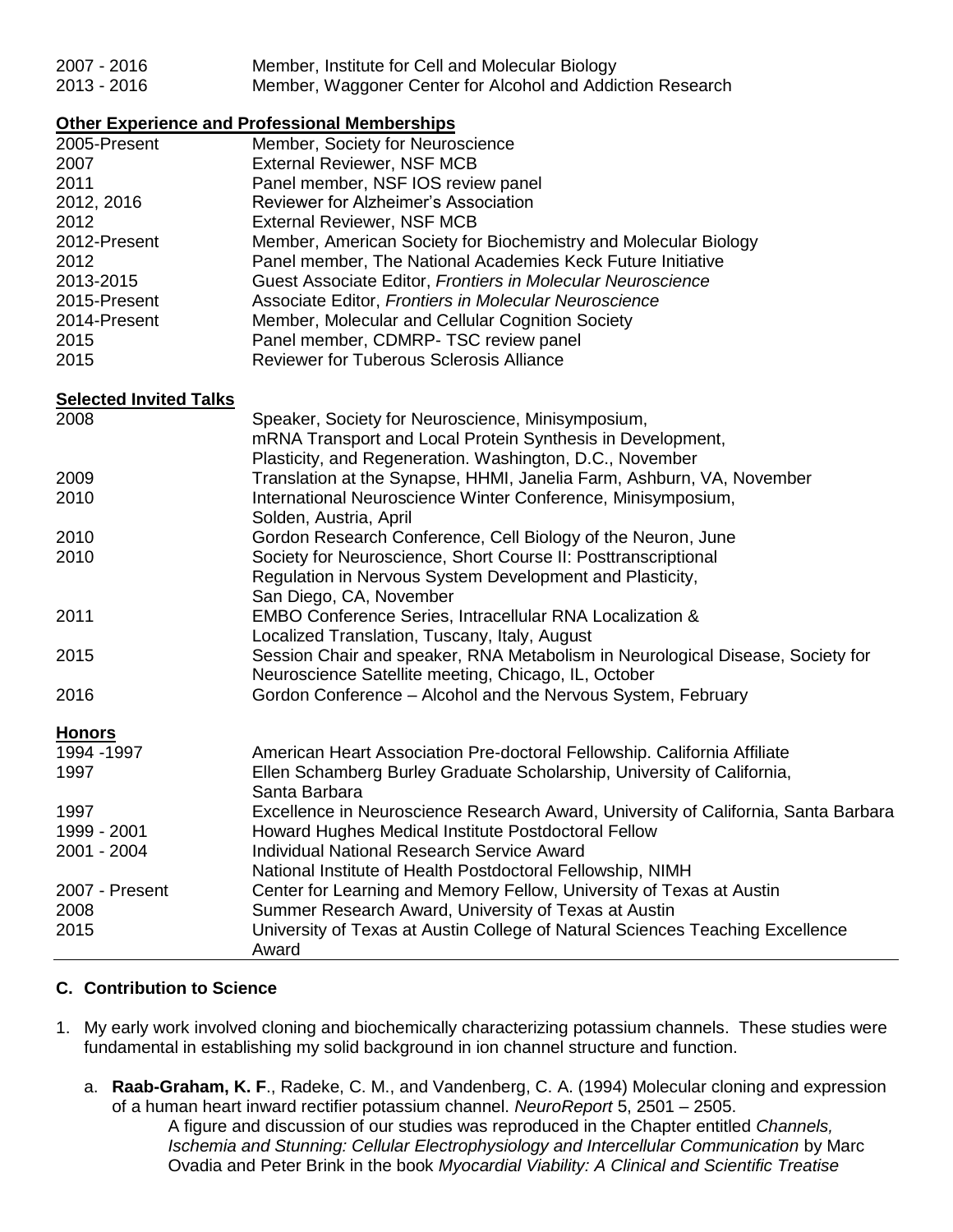(2000), edited by Vasken Dilsizian.

- b. **Raab-Graham, K. F**. and Vandenberg, C.A. (1998) Tetrameric subunit structure of the Native Brain Inwardly Rectifying Potassium Channel Kir 2.2. *Journal of Biological Chemistry* 273, 19699 – 19707.
- c. **Raab-Graham, K. F.**, Cirilo, L. J., Boettcher, A. A., Radeke, C. M. and Vandenberg, C. A. (1999) Membrane Topology of the Amino-terminal Region of the Sulfonylurea Receptor. *Journal of Biological Chemistry* 1274, 29122 - 29129.
- 2. As a postdoc I developed new local translation reporter to characterize post-transcription regulation of ion channel mRNAs, a tool that has been adopted by other labs to study local protein synthesis in dendrites. The motivation for these studies stem from the hypothesis that synaptic activity leading to changes in protein synthesis specifically in the dendrites could control the site-specific expression of ion channels. We focused on the mammalian target of rapamycin complex 1 (mTORC1), an important kinase that regulates dendritic protein synthesis. mTORC1 is required for synaptic plasticity, memory consolidation, and reconsolidation. We found that the mTORC1 inhibitor rapamycin increased the expression of a voltagegated potassium channel Kv1.1 through local protein synthesis in dendrites. These findings were unexpected since up to this point mTORC1 was best characterized for its role in promoting protein synthesis. Thus, NMDA-mediated suppression of a voltage-gated potassium channel may provide an important positive feedback mechanism at active synapses by enhancing voltage-gated sodium or calcium channel activity during an excitatory postsynaptic potential (EPSP). This work has been cited over 150 times.
	- a. Raab-Graham, K.F.<sup>a</sup>, Haddick, P. C. G.<sup>a</sup>, Jan, Y. N., Jan, L. Y. (2006) Activity- and mTOR-dependent [suppression of Kv1.1 channel mRNA translation in dendrites.](http://www.ncbi.nlm.nih.gov/pubmed/17023663) *Science*, 314,144-148. Highlighted in Editors' Choice (Sci. STKE 356:348, 2006) Highlighted in Previews (Neuron 52:399-401, 2006). Highlighted in "Highlights from the Literature" (Physiology 21:3-6, 2007)
- 3. My initial work showing that mTORC1 can regulate local translation in dendrites has led to a systematic exploration of the RNA-binding factors that regulate dendritic protein synthesis in my own lab, revealing remarkable complexity in their dynamic interactions. We have shown mRNA specificity, such that mTORC1 activation can increase protein synthesis of some, yet repress translation of others. We have identified key and novel roles for both miRNAs and RNA binding proteins in this regulation. Our work has provided new insight into the spatial specificity for regulation of translation, suggesting mechanisms for molecular tagging of dendritic compartments. We have applied these findings to analysis of dynamic changes in ion channel expression, function, and behavior in several animal models of diseases, including epilepsy and autism spectrum disorders.
	- a. Sosanya, N. M., Huang, P. C., Cacheaux, L.C., Chen, C.J., Nguyen, K., Perrone-Bizzozero, N.I., and **Raab-Graham, K.F**. (2013) Degradation of High Affinity HuD Targets Releases Dendritic Kv1.1 mRNA Repression by the mammalian Target of Rapamycin (mTORC1), *Journal of Cell Biology,* 202, 53-69.

Highlighted in *Journal of Cell Biology,* Kepert, I. and Kiebler, M.A. (2013) monitTORing neuronal excitability at the synapse, *Journal of Cell Biology*, 202, 7-9.

- b. Sosanya, N.M., Brager, D., Wolfe, S., Niere, F., and **Raab-Graham, K.F**. (epub: *2014*) Rapamycin reveals an mTOR-independent Repression of Kv1.1Expression during Epileptogenesis, *Neurobiology of Disease*, 73, 96-105.
- c. Sosanya, N.M., Cacheaux, L.P., Workman, E.R., Niere, F., Perrone-Bizzozero, N.I., and **Raab-Graham, K.F.** (2015) Mammalian Target of Rapamycin (mTOR) Tagging Promotes Dendritic Branch Variability through the Capture of Ca2+/calmodulin-dependent protein kinase II α (CaMKIIα) mRNAs by the RNA-binding Protein HuD. *Journal of Biological Chemistry*, 290, 16357-71.
- d. Niere, F.<sup>a</sup>, Namjoshi, S.<sup>a</sup>, Song, E., Dilly, G.A., Schoenhard, G., Zemelman, B.V., , Mechref, Y., and **Raab-Graham, K.F.** (*2015*) Analysis of proteins that rapidly change upon mTORC1 repression identifies Park7 as a novel protein aberrantly expressed in Tuberous Sclerosis Complex . (*Molecular*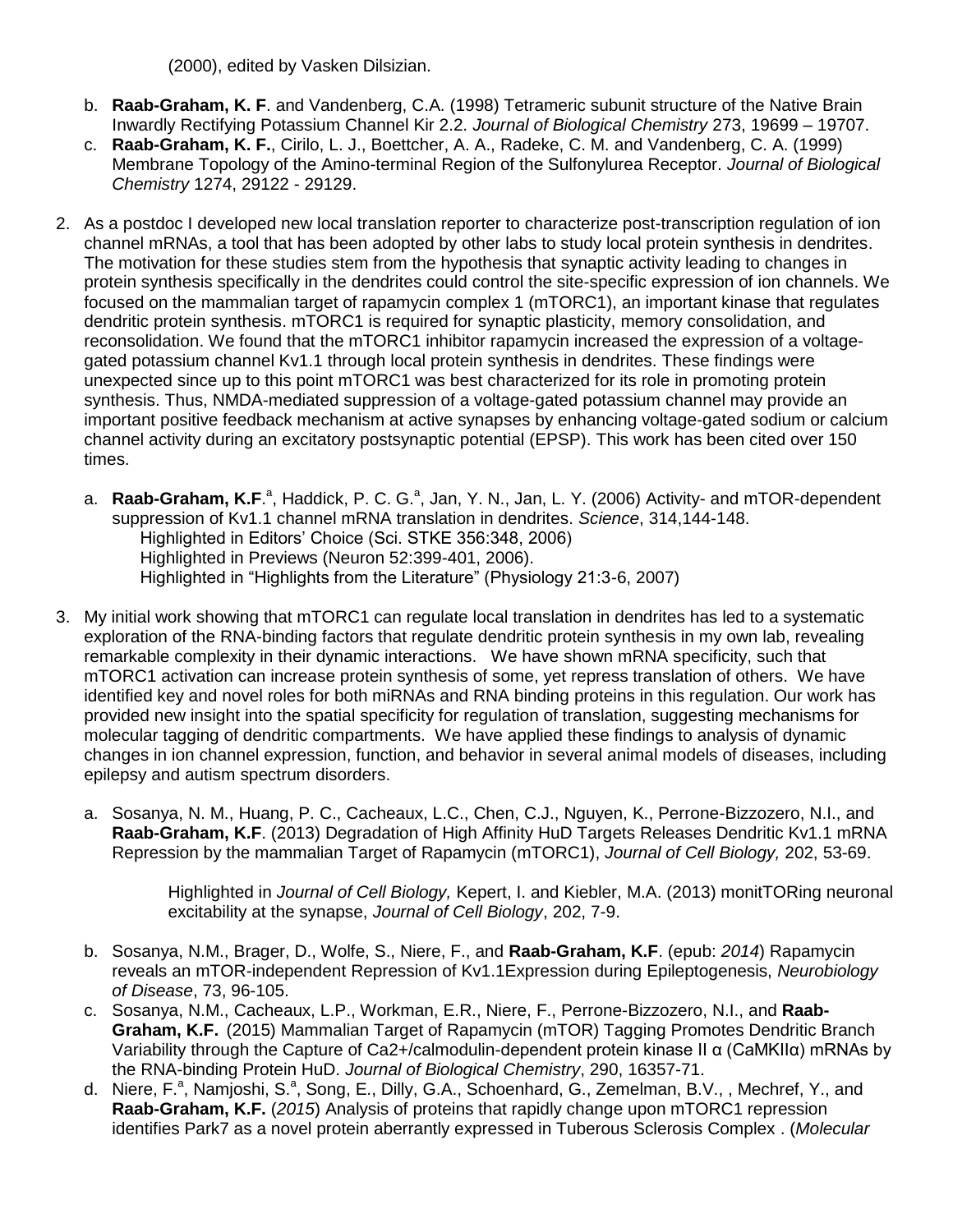- 4. More recently, our studies on NMDAR/mTORC1 regulated protein synthesis has provided insight into therapies to treat major depressive disorder (MDD). MDD is a chronic disease with low remission rates (~33%). Several well-characterized NMDAR antagonists (i.e. Ro-25-6981and ketamine) act as rapid onset antidepressants; however, the mechanism by which this occurs is just beginning to emerge. We made the novel discovery that NMDAR antagonists promote a rapid remodeling of the  $\gamma$ -aminobutyric acid receptor  $(GABA_RR)$  signaling pathway. We provide evidence that postsynaptic  $GABA_RR$  signaling shifts from opening potassium channels (G-protein regulated inwardly rectifying potassium channels or GIRK) to facilitate an increase in dendritic calcium when NMDARs are blocked. The increase in calcium, in turn, activates mTORC1 signaling, specifically in the primary dendrites and leads to protein synthesis of plasticity related proteins (i.e. BDNF and GluA1). Importantly, *in vivo* we demonstrate that GABA<sub>B</sub>R activation is required to stimulate mTORC1 kinase activity and protein synthesis. Moreover, antagonism of GABA<sub>B</sub>Rs block the antidepressant behavioral effect with rapid antidepressants. Our work is the first to show a functional relationship among  $GABA_BR$ , mTORC1, and  $Ca^{2+}$  in regulating anti-depressive behavior.
	- a. Workman, E.R., Niere, F., and **Raab-Graham, K.F**. (2013) mTORC1 Dependent Protein Synthesis Underlying Rapid Antidepressant Effect Requires Functional Shift in  $GABA_BR$  Signaling, *Neuropharmacology*, 73, 192-203.
	- b. Workman, E.R., Haddick, P.C.G., Bush, K, Dilly, G.A., Niere, F., Zemelman, B.V. and **Raab-Graham,**  K.F. (2015) Rapid Antidepressants Stimulate the Decoupling of GABA<sub>B</sub> Receptors from GIRK/Kir3 Channels through increased Protein Stability of 14-3-3η, *Molecular Psychiatry*. 20(3), 298-310.

#### **Invited Cover**

**c. Raab-Graham, K.F**., Workman, E.R., Namajoshi, S., and Niere, F. (2016) Pushing the threshold: how pharmacology induces homeostasis through protein synthesis to remedy depression. Brain Res. 2016 Apr 26. pii: S0006-8993(16)30215-3. doi: 10.1016/j.brainres.2016.04.020. [Epub ahead of print]

# **Complete List of Published Work in MyBibliography:**

http://www.ncbi.nlm.nih.gov/sites/myncbi/18\_udJSDIJhQY/bibliography/48346481/public/?sort=date&direction= [ascending.](http://www.ncbi.nlm.nih.gov/sites/myncbi/18_udJSDlJhQY/bibliography/48346481/public/?sort=date&direction=ascending)

# **D. Research Support**

# **Ongoing Research Support**

IOS – 1355158 National Science Foundation Raab-Graham (PI) 08/01/14-07/31/17 Defining a Role for GABAR Receptor Signaling in Activation of TORC1 Kinase During Homeostatic Plasticity Role: PI

DOD-TS130081 Department of Defense Raab-Graham (PI) 04/15/14-04/14/17 Molecular Studies Investigating the Link between Dendritic mRNA Translation and Repression Leading to Epilepsy in TSC Role: PI

# **Completed Research Support**

Integrated Neuroscience Initiative on Alcoholism (INIA) Raab-Graham (PI) 09/1/13-08/31/15 NIAAA Pilot Grant Molecular Studies Investigating the Link between Ethanol Blockade of NMDARs and GABA<sub>B</sub>R mediated Activation of mTOR Kinase Role: PI

IOS-1026527 National Science Foundation Raab-Graham (PI) 08/15/10-8/14/14 Posttranscriptional Regulation, a Novel Mechanism for Ion Channel Regulation and Dendritic Excitability Identify the molecular mechanism for mTOR suppression of Kv1.1